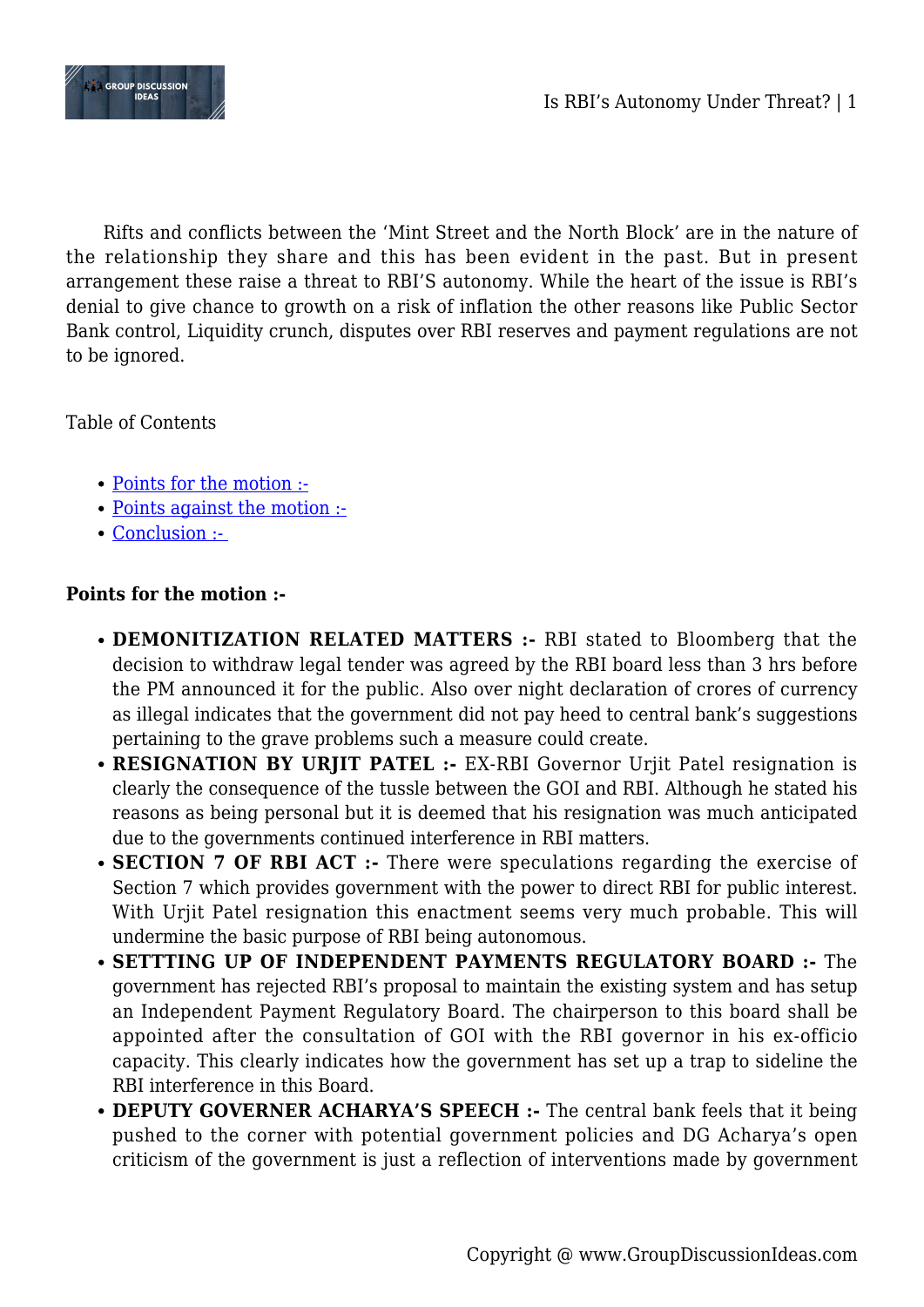

which curb the independence of RBI.

- **THE IMPORTANCE OF RBI :-** RBI has been an institution which has performed exceeding well in the past years and despite there being differences there has never been a question about its independence. Thus of the current members on board are speaking up openly about the pressures the it is facing, it should not be considered as not well rooted.
- **STATEMENTS OF PREVIOUS RBI GOVERNORS :-** The former and hugely respected RBI governors including YV Reddy, Raghu Ram Rajan, D Subbarao have always hinted the need for RBI to stay devoid of government interference for nations continued macroeconomic stability.
- **REVALUATION RESERVES ARE NOT FREE RESERVES :-** The major role of RBI pertains to regulation, for this its needs to maintain a healthy balance sheet. What is being perceived as excess capital is actually the gold and currency reserves. Thus revaluation of the foreign assets can not be used as free reserves.

## **Points against the motion :-**

- **BLANK INDEPENDENCE CAN NEVER BE PROVIDED :-** The RBI is independent in its operational activities but has to act under the government rules and regulations. Thus the created can never be independent of the creator. The RBI can be autonomous but not omnipotent.
- **THE FIGHT IS BETWEEN THE RBI BOARD :-** A major section of the newly appointed non -permanent members of the RBI are of the view that their is a liquidity crunch and thus a need to increase liquidity. The government is just being framed into the picture. The conflict maybe due to the inconsistency of the Board.
- **RBI's FAILURE TO EXERCISE REQUIRED CONTROL :-** The RBI has failed to exercise required control over the indiscriminate lending by public sector banks during 2008-2014 which calls for government intervention.
- **GOVERNMENT RESPECTS RBI'S AUTONOMY :-** The government has given the statement that it gives due respect to the autonomy of RBI but it has to be guided by the motto of public welfare.
- **SUGGESTION OF CHIEF ECONOMIC ADVISER :-** Arvind Subramaniam's statement also suggests that RBI's excess capital can be used to strengthen the capital of the under-performing commercial banks.
- **PROPOSED CHANGES :-** Changes have been promised by the Finance Ministry to strengthen the Prompt Corrective Action policies for stressed banks.